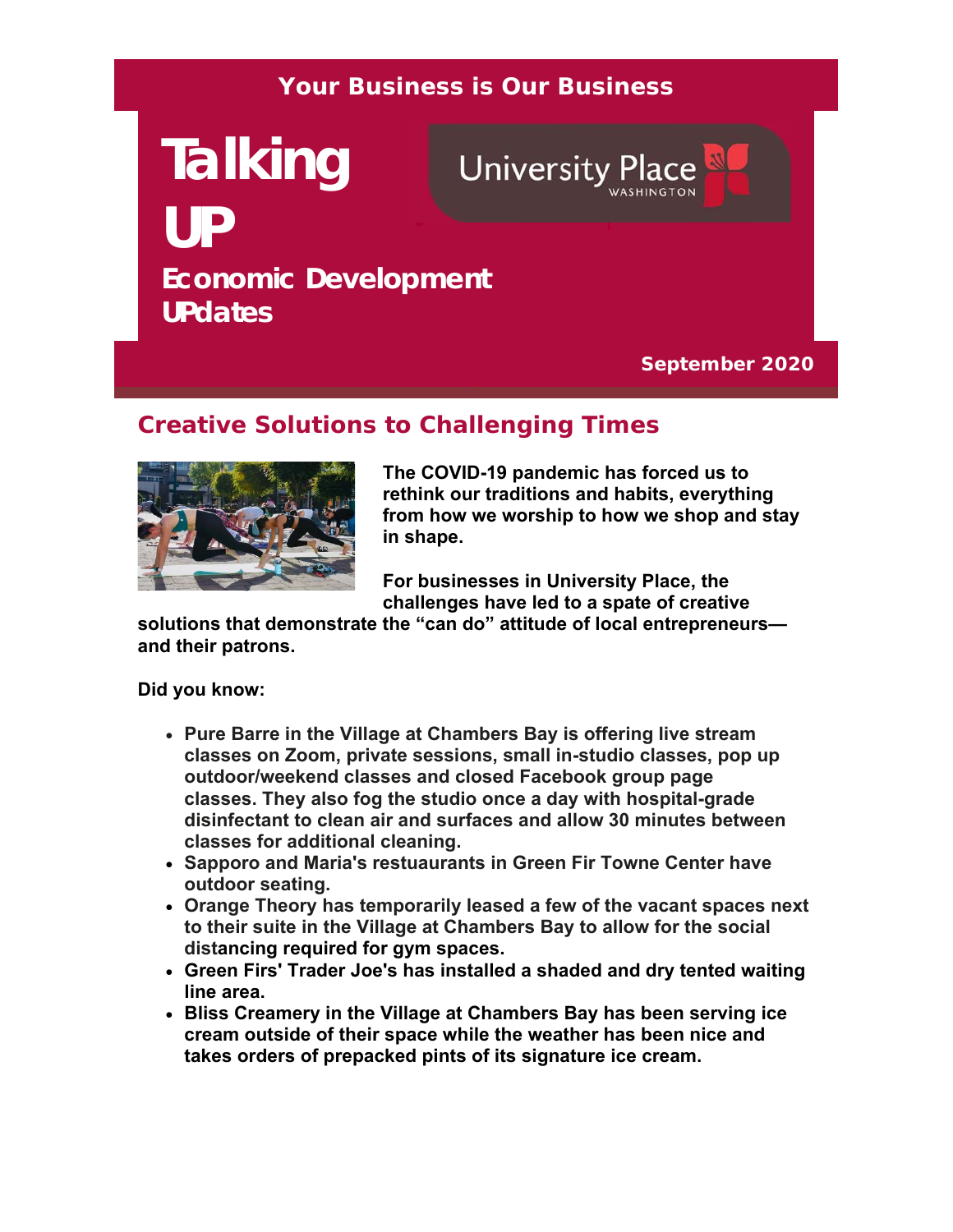- **Mud Bay at Green Firs has a welcome station outside of their entrance complete with sanitizing equipment and customers can call the store to place an order and request curbside pickup.**
- **Pensee Nails in the Village at Chambers Bay offers each of its clients a complimentary kit with a disposable face mask and a hand sanitizer pack and has also installed sneeze guards to minimize contact and to allow social distancing.**
- **The Green Firs Safeway is launching a 'Drive Up & Go' initiative with branded signs at their parking lot entrance.**

**These businesses are working hard to serve you safely, so please continue to support them and the vital contributions they make to our community. And if your business has made changes to accommodate commerce during this time, let us know!**

# **There is Still Time to Apply for Pierce County Assistance Programs**

**Pierce County has updated the terms and extended the application deadlines for several of its COVID-19 recovery programs. Be sure to act quickly to take advantage of this valuable economic assistance for your business. The deadline for this round of funding is Oct. 2.**



- **Pierce County COVID-19 Commercial Rent and Mortgage Payment Assistance Program: The Pierce County Council and Executive passed an ordinance to protect jobs threatened by the COVID-19 pandemic by providing limited aid to businesses in the form of commercial rent and mortgage payment assistance.**
- **Emergency Small Business Relief Loan Program: Pierce County small businesses that have experienced significant economic injury as a direct result of the COVID-19 pandemic may apply for this loan program if they meet the criteria. UPDATES: Loan amount increased to \$5,000 for micro businesses and loan recipients may now apply for loan forgiveness.**
- **Reimbursement of Expenses Related to COVID-19 Safety Practices: Many businesses and organizations in Pierce County have incurred costs as they make changes to reopen consistent with the Governor's Safe Start Plan. To protect the public and provide support to impacted organizations, Pierce County has created a grant program that may help offset some of these costs. UPDATES: Grant maximums increased for companies with more than 20 Employees.**
- **Pierce County CARES: Pierce County is offering FREE Personal Protective Equipment (PPE) to businesses physically located in Pierce County to help them comply with COVID-19 worksite-specific safety practices in order to protect employees and customers.**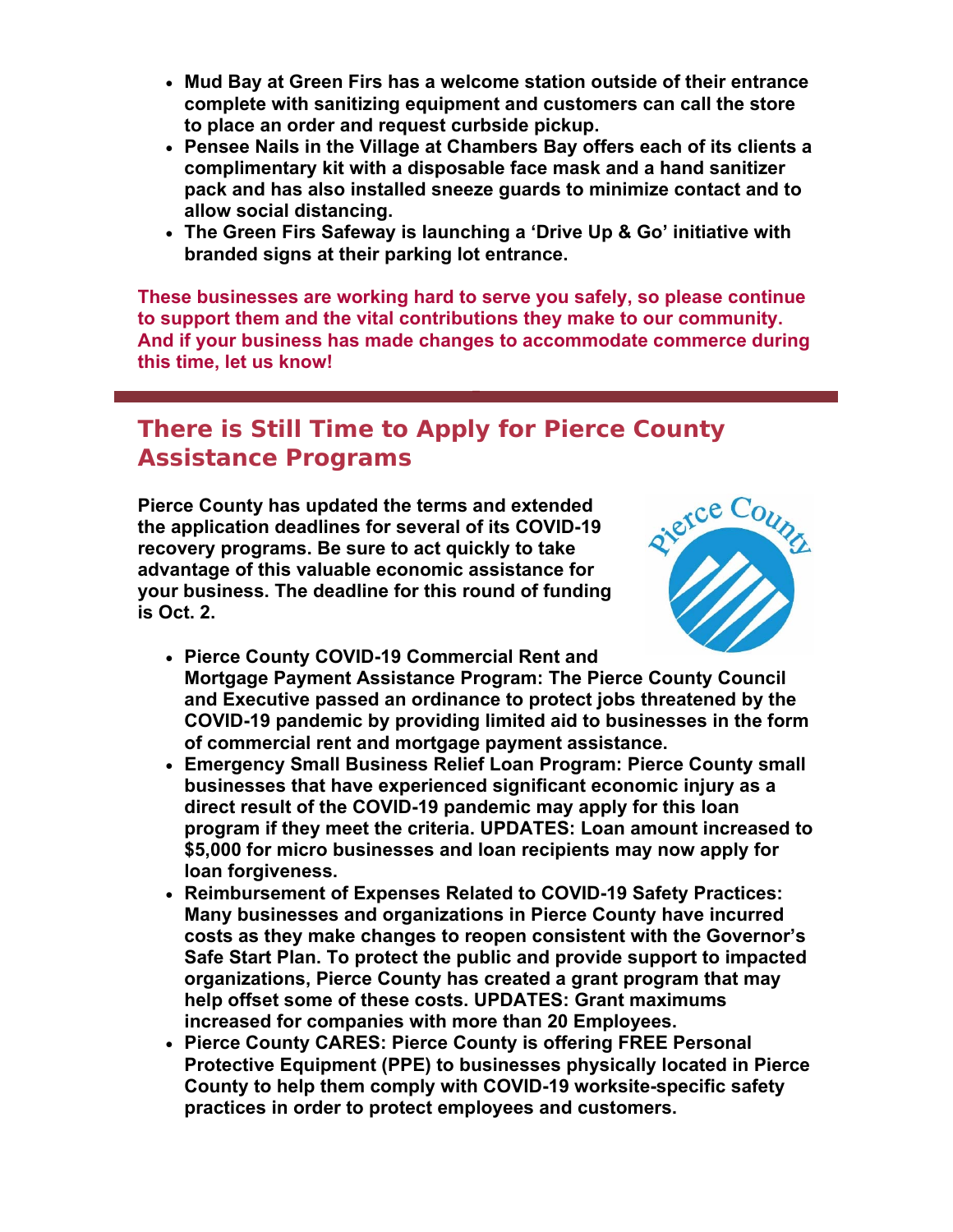**For complete details on each of these programs, visit the Pierce County Economic Development website.**

# **September is National Emergency Preparedness Month: Are You Ready**



**Are your employees prepared to face an unexpected emergency in the workplace such as a natural disaster, heart attack, active shooter or terrorist event?**

**The National Safety Council offers an online Emergency Preparedness Certificate Program to help your employees know how to respond in the event of an emergency.**

**The course consists of eight modules:**

- **Evacuation**
- **Weather & Natural Disasters**
- **Shelter in Place Emergencies**
- **First Aid, CPR & AED**
- **Workplace Violence**
- **Active Shooter**
- **Terrorism Emergencies**
- **Communication Before and After Emergencies**

**The NSC online emergency preparedness program can be taken at a time and pace that is most convenient for employees. It takes approximately eight hours to complete. Once your employees have completed the program, they will receive a certificate of completion in Emergency Preparedness.**

**The certification program costs for \$99.95 for NSC members and \$125 for nonmembers. All components of the program must be completed to receive a certificate. Certificates are valid for two years and can be renewed.**

### **Economic Development Advisory Commission Vacancy**

**Would you like to help foster additional economic development in University Place? If the answer is "yes," then please**